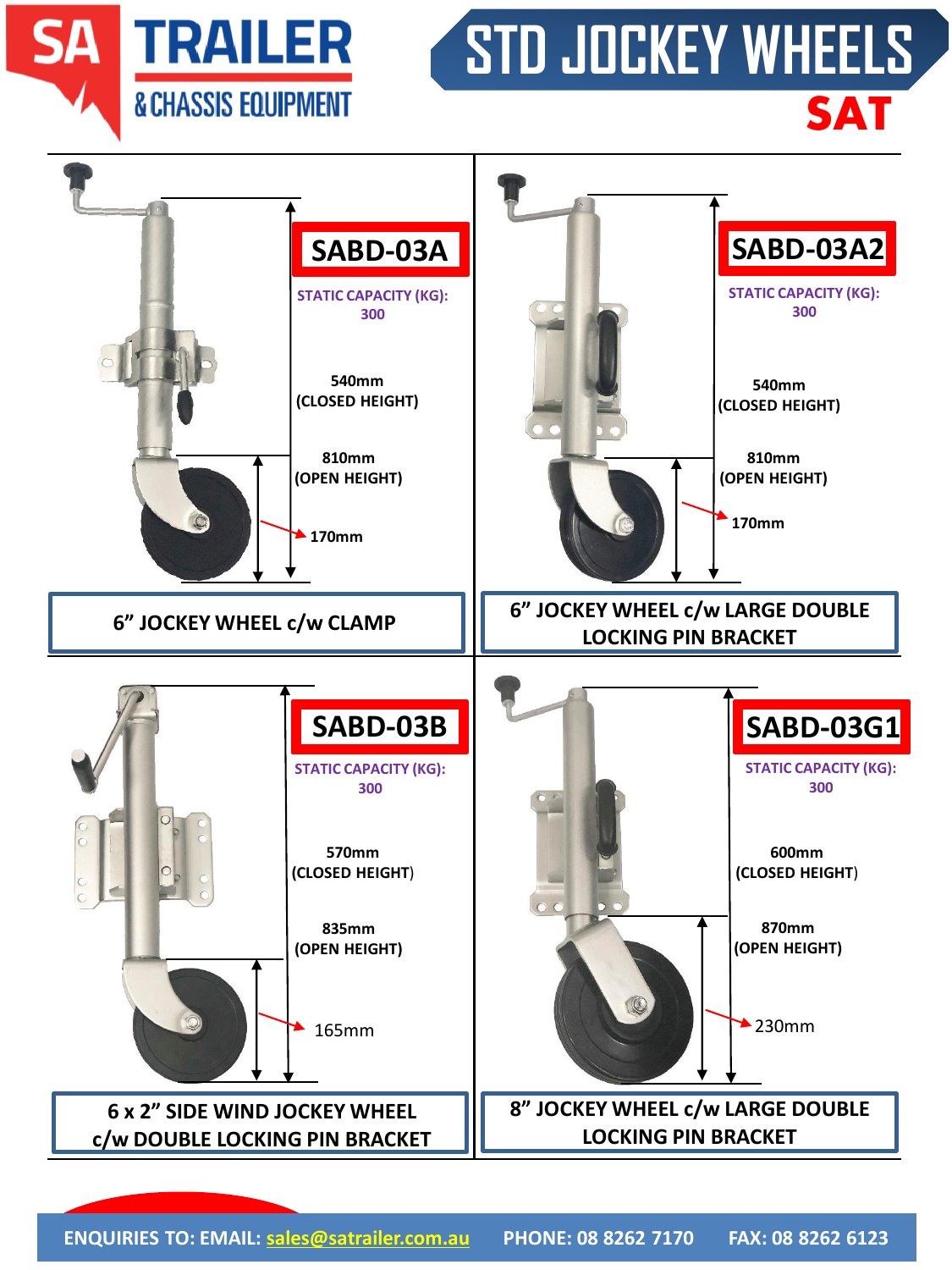**SA TRAILER & CHASSIS EQUIPMENT** 

## **STD JOCKEY WHEELS SAT**

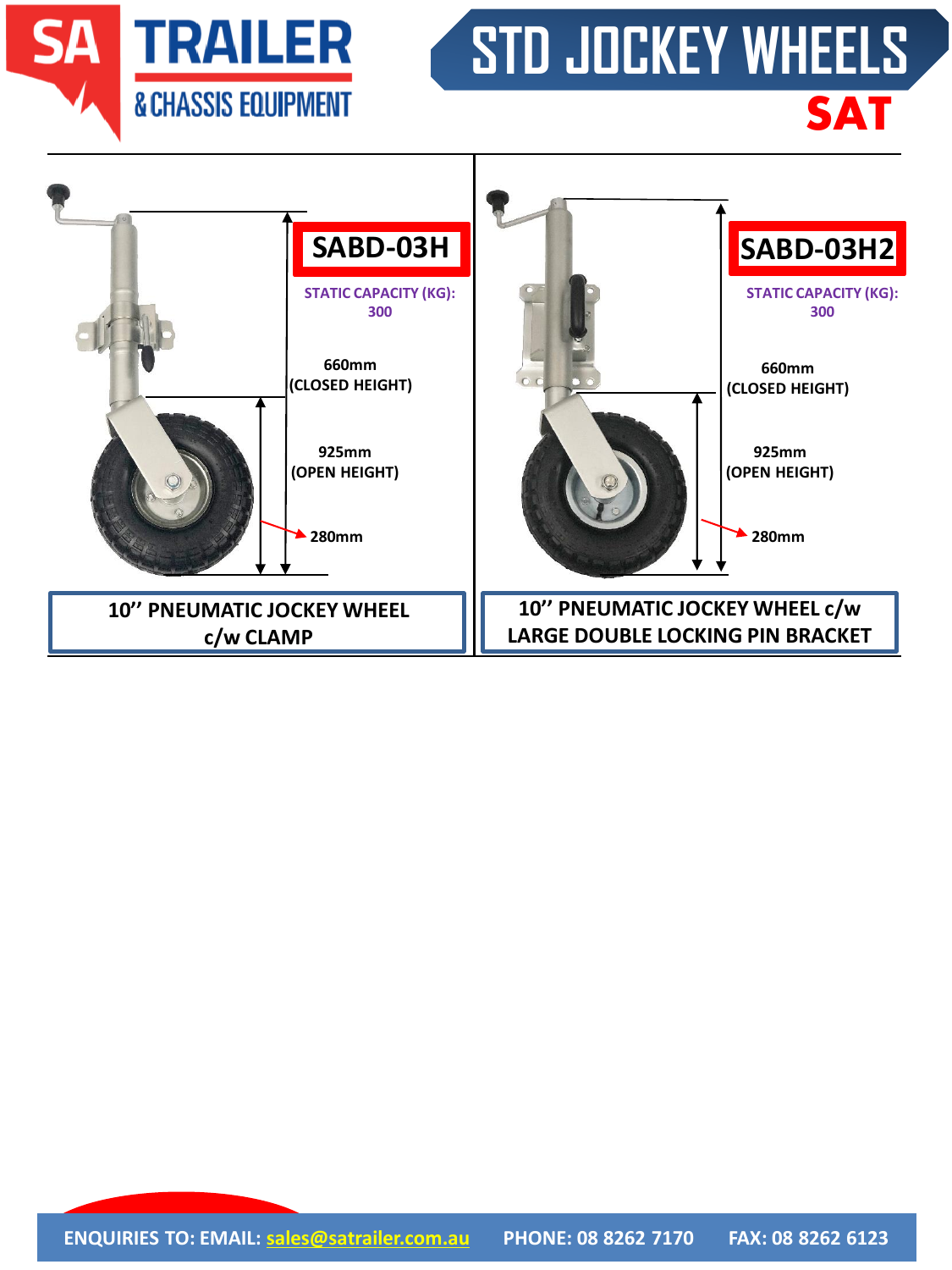

## **H/D JOCKEY WHEELS SAT**